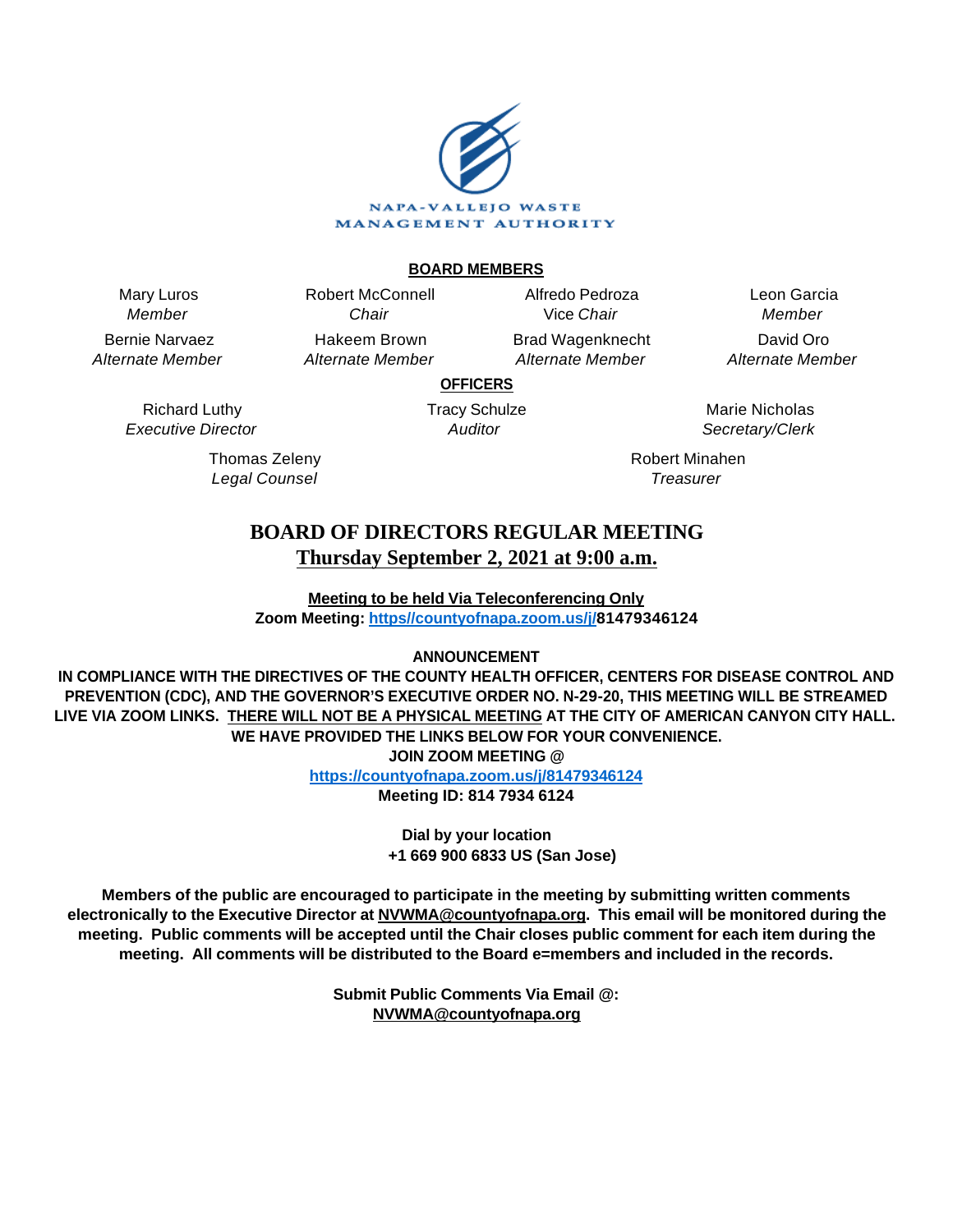#### **GENERAL INFORMATION**

The Napa-Vallejo Waste Management Authority meets the 1st Thursday of each month at 9:00 A.M. at 4381 Broadway Street, Suite 201, American Canyon, California 94503. The meeting room is wheelchair accessible. Requests for disability related modifications or accommodations, aids or services may be made no less than 72 hours prior to the meeting date by contacting 707 253-4471.

The Agenda is divided into two sections:

**CONSENT ITEMS:** These matters typically include routine financial or administrative actions, as well as final adoption of ordinances that cannot be both introduced and adopted at the same meeting. Any item on the CONSENT CALENDAR will be discussed separately at the request of any person. CONSENT CALENDAR items are usually approved with a single motion.

**ADMINISTRATIVE ITEMS:** These items include significant policy and administrative actions, and are classified by program areas. Immediately after approval of the CONSENT CALENDAR, ADMINISTRATIVE ITEMS will be considered.

All materials relating to an agenda item for an open session of a regular meeting of the Napa-Vallejo Waste Management Authority which are provided to a majority or all of the members of the Board by Board members, staff or the public within 72 hours of, but prior to the meeting, will be available for public inspection, at the time of such distribution, in the office of Auditor Controller, 1195 Third Street, Suite B-10, Napa CA 94559, Monday through Friday between the hours of 8:00 a.m. and 5:00 p.m., except for County holidays. Materials distributed to a majority or all of the members of the Board at the meeting will be available for public inspection at the public meeting if prepared by the members of the Board or Napa Vallejo Waste Management staff, and after the public meeting if prepared by some other person. Availability of materials related to agenda items for public inspection does not include materials which are exempt from public disclosure under Government Code sections 6253.5, 6254, 6254.3, 6254.7, 6254.15, 6254.16, or 6254.22.

ANY MEMBER OF THE AUDIENCE DESIRING TO ADDRESS THE BOARD ON A MATTER ON THE AGENDA, please proceed to the rostrum and, after receiving recognition from the Chair, give your name and your comments or questions. In order that all interested parties have an opportunity to speak, please be brief and limit your comments to the specific subject under discussion. Time limitations shall be at the discretion of the Chair or Board.

**AGENDA AVAILABLE ONLINE AT** www.countyofnapa.org

- **1. CALL TO ORDER**
- **2. ROLL CALL**
- **3. PLEDGE OF ALLEGIANCE**

#### **4. PUBLIC COMMENT**

In this time period, anyone who wishes to speak to the Authority Board of Directors regarding any subject over which the Board has jurisdiction, that is not on the agenda, or to request consideration to place an item on a future Board agenda, may do so at this time. Individuals will be limited to a three minute presentation. The Board of Directors will take no action as a result of any item presented at this time.

# **5. PRESENTATIONS AND COMMENDATIONS**

#### **6. APPROVAL OF MINUTES**

- **7. CONSENT ITEMS**
	- **A. APPROVAL OF MINUTES**